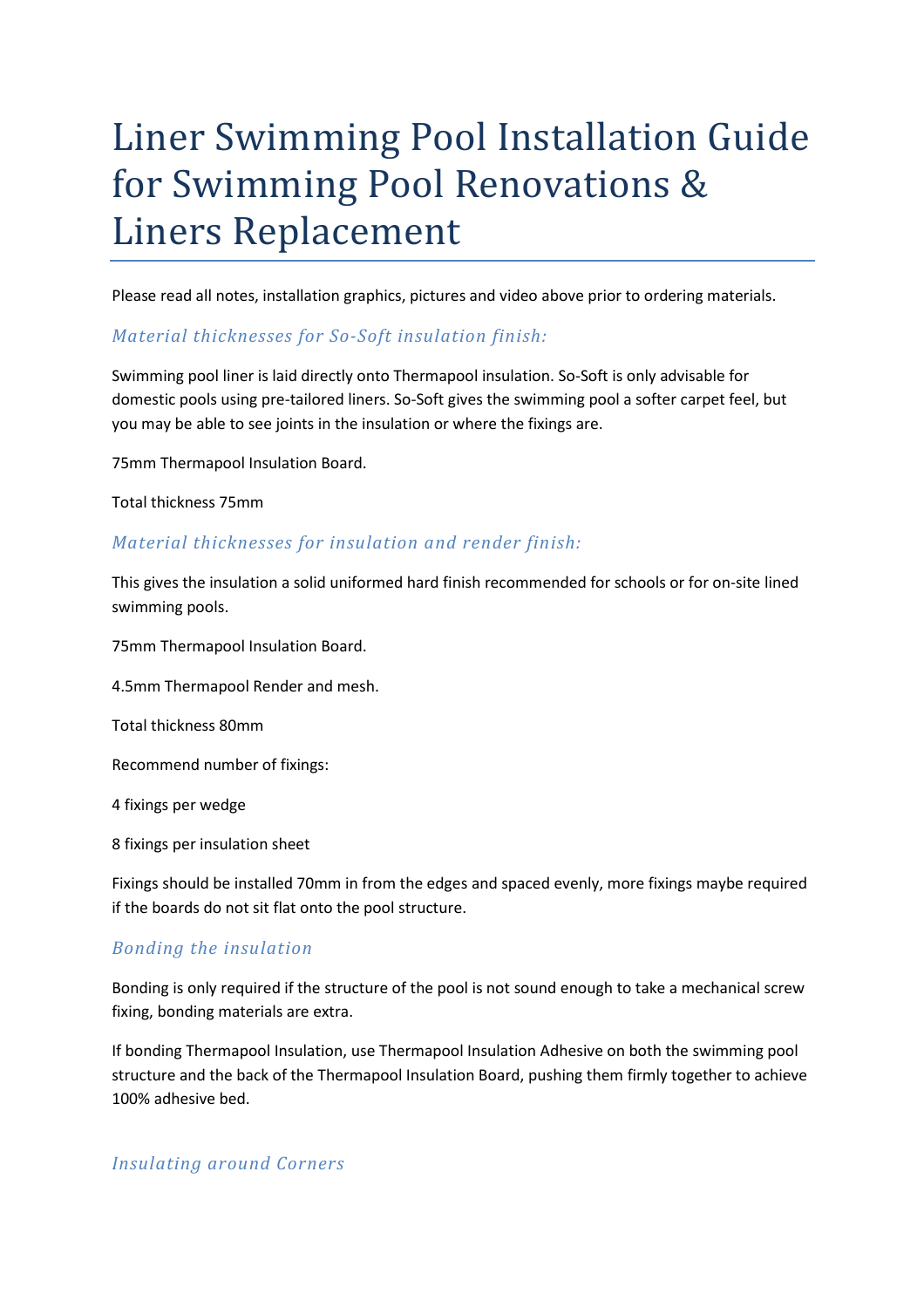Radius corners should be insulated using the bendy boards, slots are manufactured into the board to allow it to fit around the curve, which should be secured using the same methods as for the panels above, with any gaps being filled with the insulation adhesive.

### Pre Installation Notes

For liner swimming pools the Thermapool insulation boards are usually secured to the walls and floor of the pool structure using a stainless steel screw, with a washer and raw plug. If the structure of the swimming pool is not sound it may be necessary to bond the insulation boards to the wall or bond and use the mechanical fixings.

We provide chamfered (75-0mm) wedge shaped insulation boards for the top of the swimming pool, this allows you to use the existing coping stones and liner lock without the need for any modification to them. If coping stones are to be replaced then the chamfered board is not required, please see new build installation guild for this technical installation detail.

## Pool fittings

There are two options to insulating around existing fittings like inlets, lights, sumps, drains and vacuum points:

Option 1: The preferable method is to extend the fitting so that they are flush with the new insulated finish. The fittings can be extended using the tread on the existing gasket cover plate, insert a male male nipple into the cover plate and then tread on a new eyeball inlet cover plate to bring the fitting flush with the insulation finish.

Certikins product codes: Nipple GP112NMT or Nipple GP112THN and Eyeball inlet HD53L

Option 2: Alternatively we can provide chamfered insulation panels, see technical drawings for details. Note, if the fittings are not Certikin's standard white we will need to know the outside diameter measurement of the fitting at time of order placement.

Note - you will need to inform us which of the above you intend to do when ordering your Thermapool insulation system.

## Liner Swimming Pool Installation Guide for Pool Renovations & Replacement Liners

Remove the old swimming pool liner and prepare the swimming pool structure.

Assemble the stainless steel fixings by placing the washer over the screw and then screwing the raw plug on the end by two threads.

Start at the top of the pool wall below the liner lock with the insulation wedge. Drill through the insulation into the swimming pool structure, using a 7mm diameter drill that is able to drill a depth of 120mm.

Push and hammer the fixing through the insulation board into the pool structure. Then tighten the screw so the screw head and washer is sunk into the insulation by approximately 5-10mm.